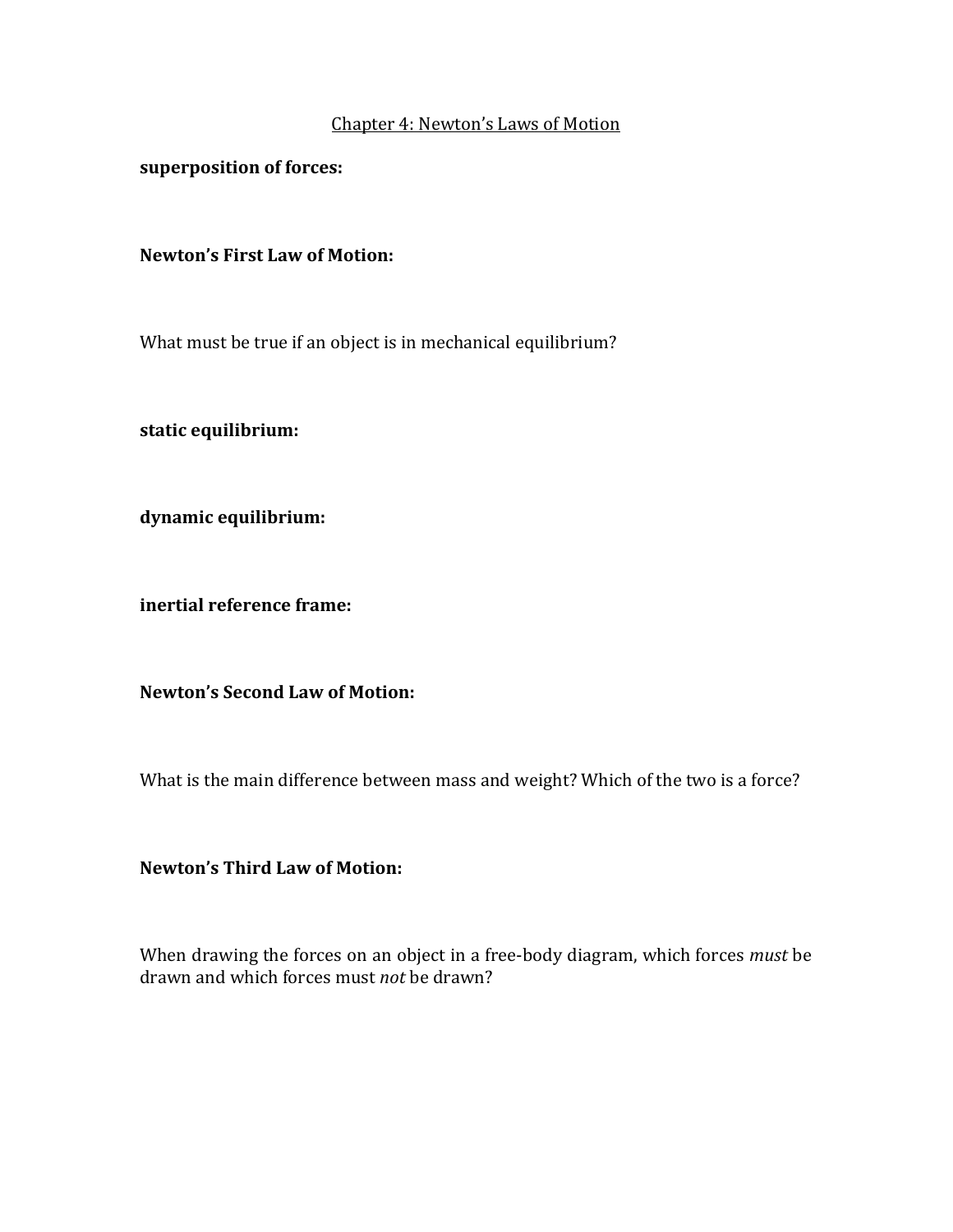**Ex: 4** A 5.60-kg bucket of water is accelerated upward by a cord of negligible mass whose breaking strength is 75.0 N. If the bucket starts from rest, what is the minimum time required to raise the bucket a vertical distance of  $12.0 \text{ m}$  without breaking the rod?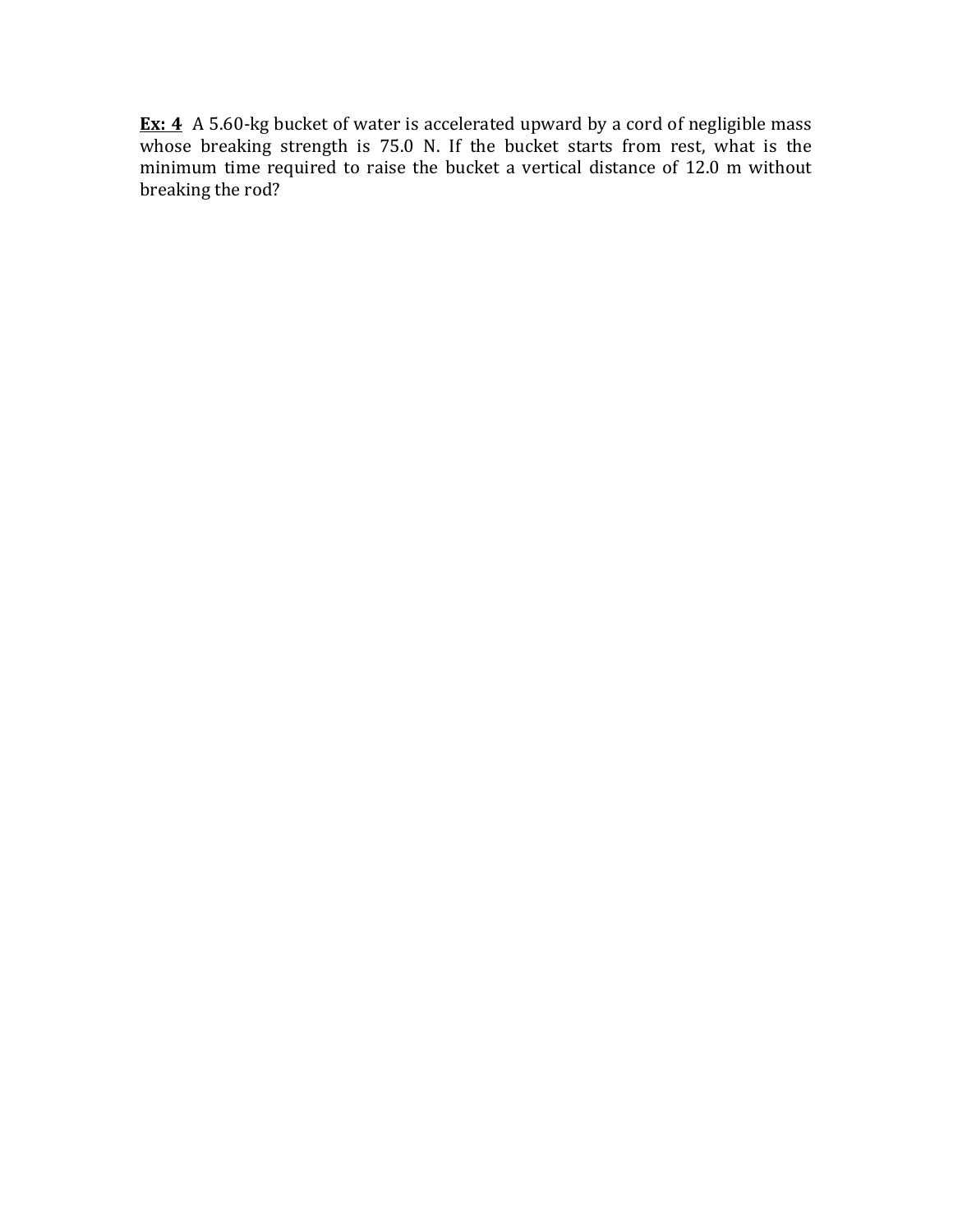## Chapter 5: Applying Newton's Laws

What is the acceleration of an object moving with CONSTANT VELOCITY?

What would the sum of the forces equal for an object with mass 5m moving with CONSTANT VELOCITY?

What would the sum of the forces equal for an object with mass 2m moving with CONSTANT ACCELERATION?

What would the sum of the forces equal for an object with mass 3m moving in a CIRCLE?

Give the general equation for the force of friction.

**Ex: 5** A pickup truck is carrying a toolbox, but the rear gate of the truck is missing. The toolbox will slide out if it is set moving. The coefficients of kinetic friction and static friction between the box and the level bed of the truck are 0.355 and 0.650, respectively. Starting from rest, what is the shortest time this truck could accelerate uniformly to  $30.0 \text{ m/s}$  without causing the box to slide? Draw a free-body diagram of the toolbox.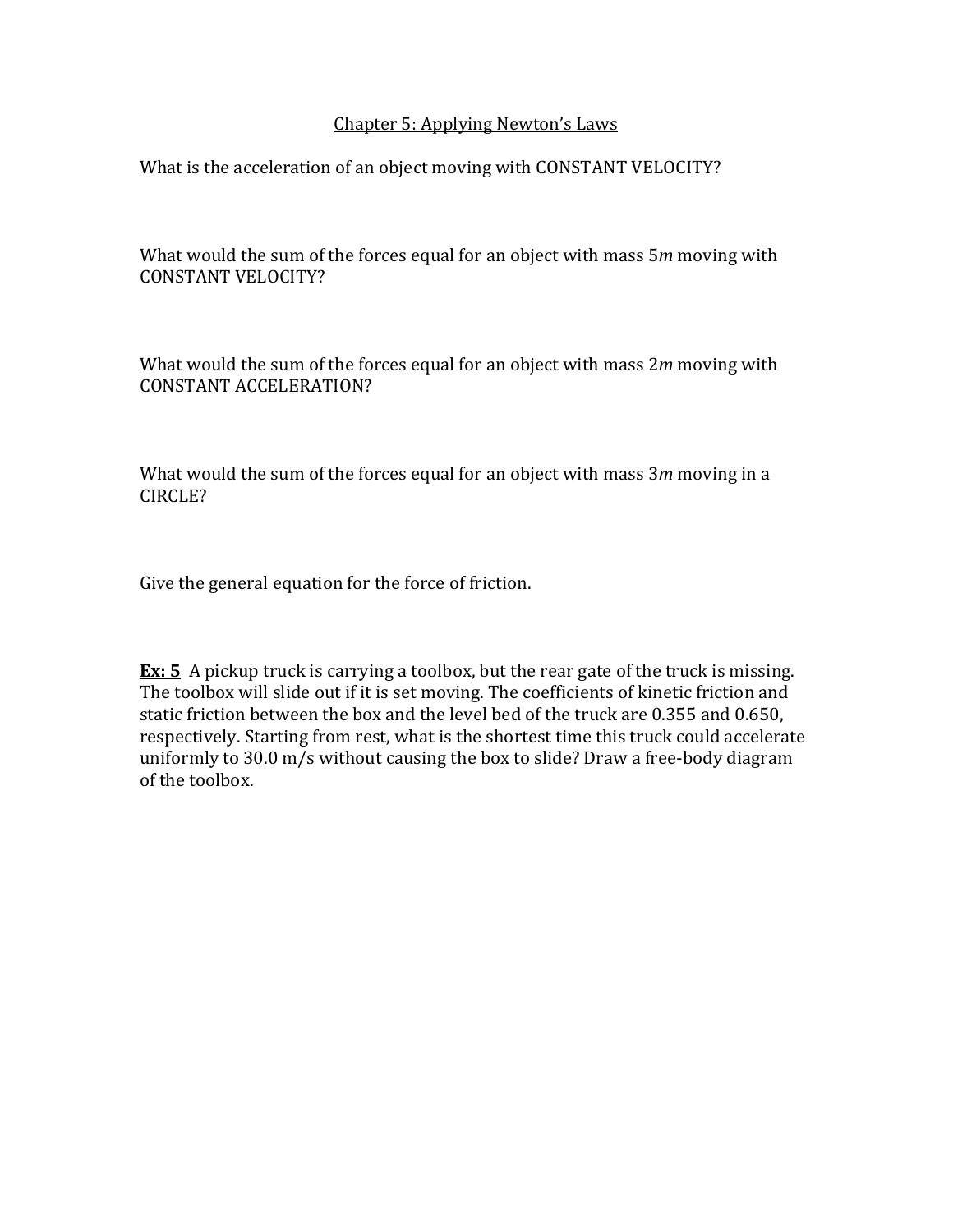# Chapter 6: Work and Kinetic Energy

#### **energy:**

### **work:**

Give the three most general equations for work.

Which equation(s) can be used for constant forces?

How can work be positive, zero, or negative?

Give the two most general equations for the work-kinetic energy theorem.

Give the equation for kinetic energy.

Give the equation for the force a spring exerts.

Give the equation for the work done by a spring.

### **power:**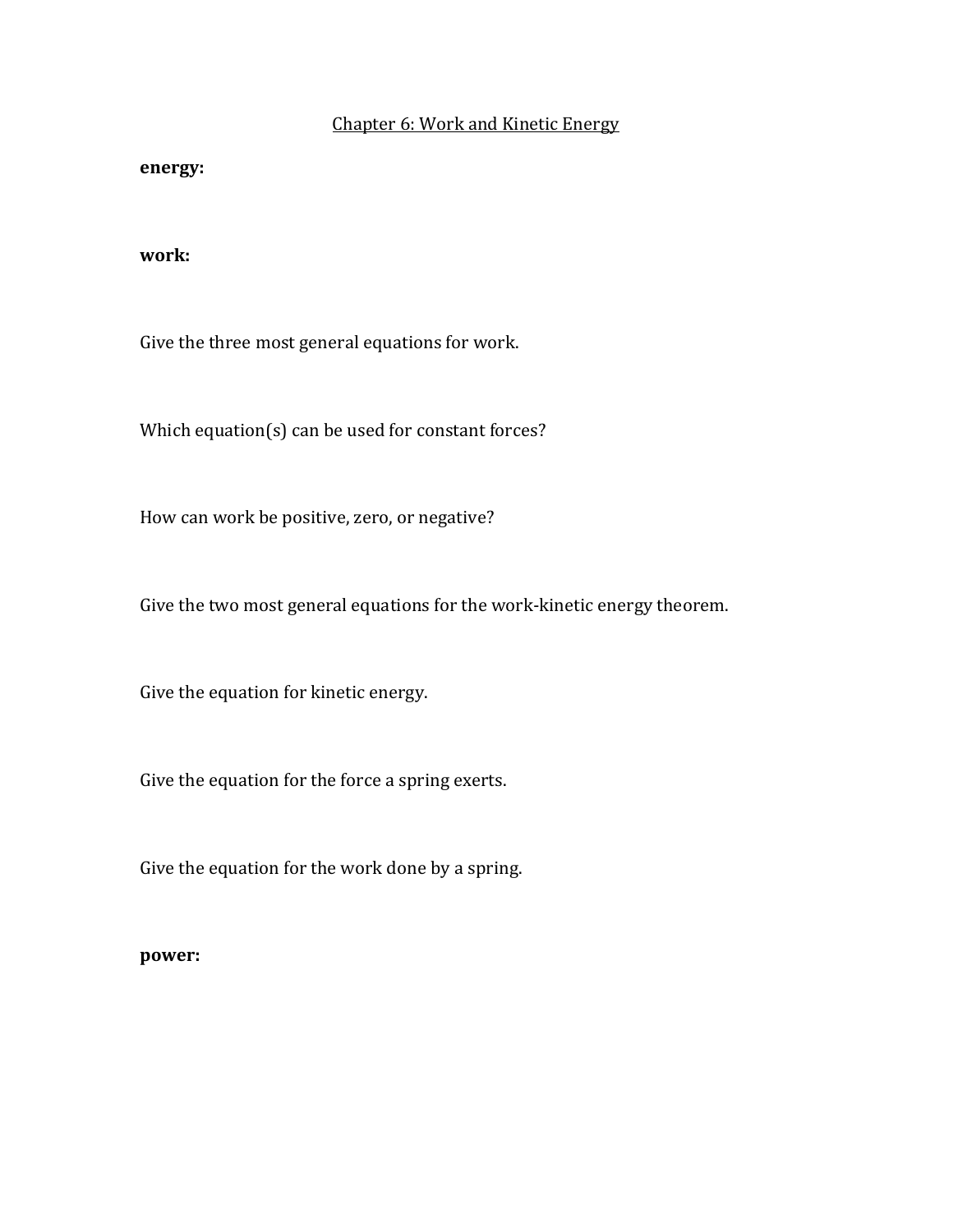**Ex:** 6 At a waterpark, sleds with riders are sent along a slippery, horizontal surface by the release of a large compressed spring. The spring, with force constant  $k = 40.0$  N/cm and negligible mass, rests on the frictionless horizontal surface. One end is in contact with the stationary wall. A sled and rider with total mass 70.0 kg are pushed against the other end, compressing the spring 0.375 m. The sled is then released with zero initial velocity.

What is the sled's speed when the spring a. returns to its uncompressed length and b. is still compressed 0.200 m?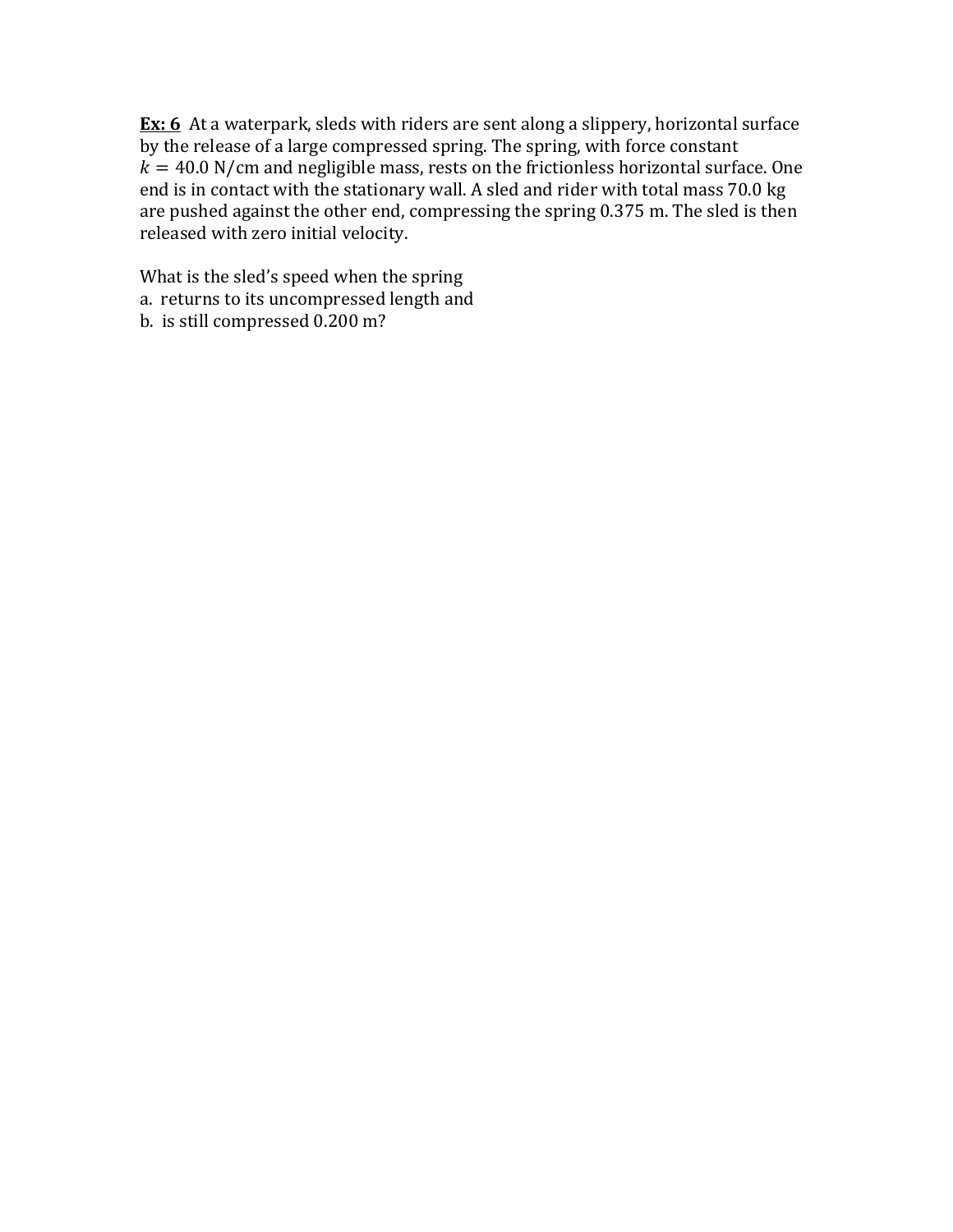# Chapter 7: Potential Energy and Energy Conservation

Give the two most general equations for gravitational potential energy.

Give the equation for work due to weight.

Give the equation for elastic potential energy.

Give the equation for work due to an elastic force.

When is mechanical energy conserved?

### **conservative force:**

| conservative forces | non-conservative forces |
|---------------------|-------------------------|
|                     |                         |
|                     |                         |
|                     |                         |
|                     |                         |
|                     |                         |
|                     |                         |
|                     |                         |
|                     |                         |
|                     |                         |
|                     |                         |
|                     |                         |
|                     |                         |

List all of the conservative and non-conservative forces you know in the table below.

Write the most general equation for the energy of a system.